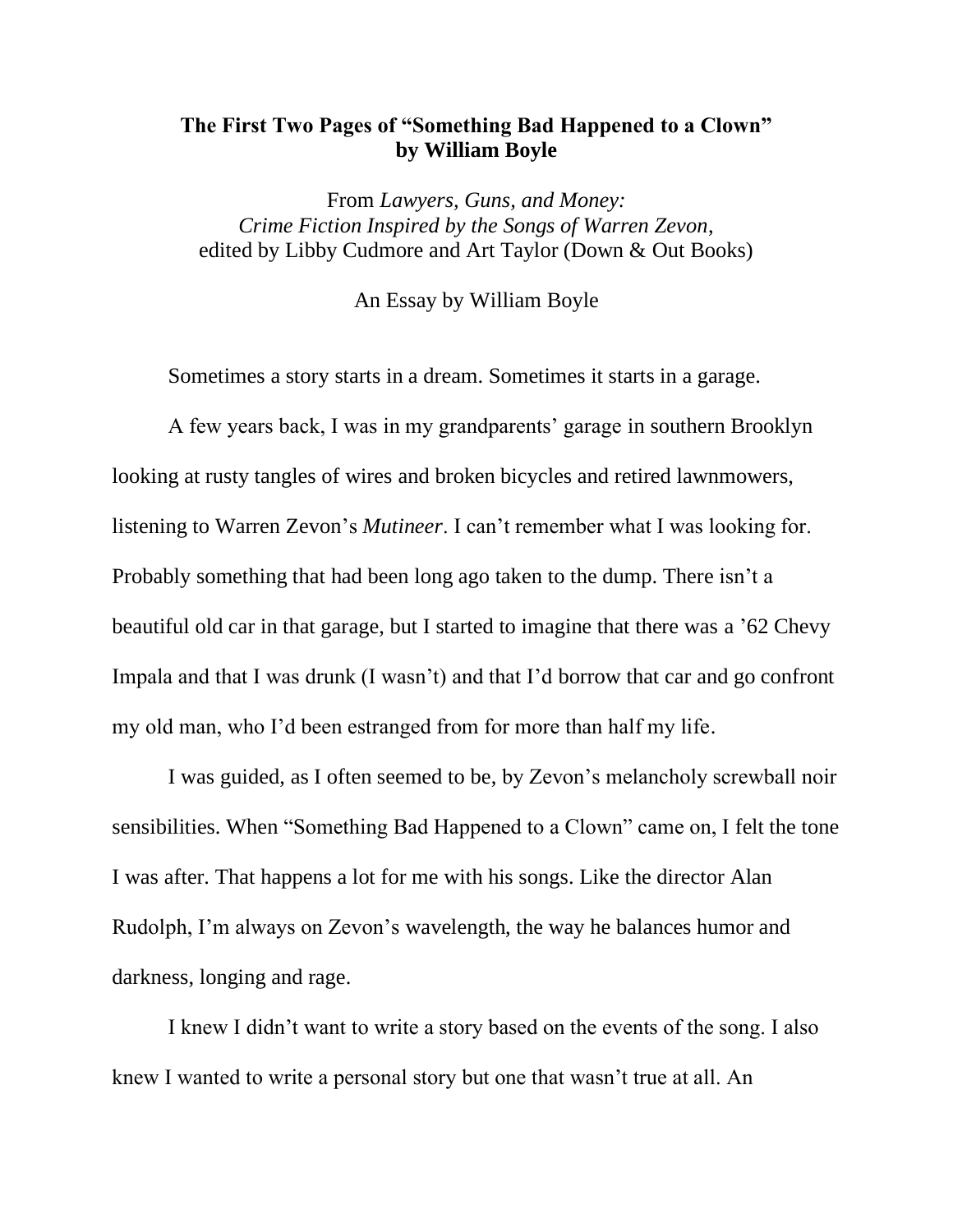imagining of the way things might've been. I'm not the character Joey, but I could've been him with a few moves in different directions along the way. I would never want to see my old man again—not to confront him, not to forgive him—and that's one of many ways we're different.

I don't often write in first person. I never have in my novels, and I've only done it a handful of times in stories, but it felt right for this one. The first two pages consist of Joey in the garage, getting in his grandfather's Impala, thinking about all the ways they're different and thinking about using the car to go find his old man in Lowell, Massachusetts and kill him. In this section, there's a reverence for his grandfather, who has some sense of purpose in life. Joey feels separated from that way of being, lost, untethered, lacking that same knowledge of who he is or who he'll ever be. He believes that getting revenge on his old man for abandoning him will cure his problems.

Again, there's no attempt to fill out the story in Zevon's lyrics. A large part of what makes the song such a masterpiece to me is that so much of it exists under the surface. Instead, I wanted to ride that tone somewhere else. This is the beginning of where that took me. Zevon's one of my favorites for a million reasons, and I wear his influence on my sleeve as a writer of melancholy screwball noir fiction. His voice is so desperate and ravaged and whisper-sweet on this song—I hope those same things come through in my story. Every father a clown.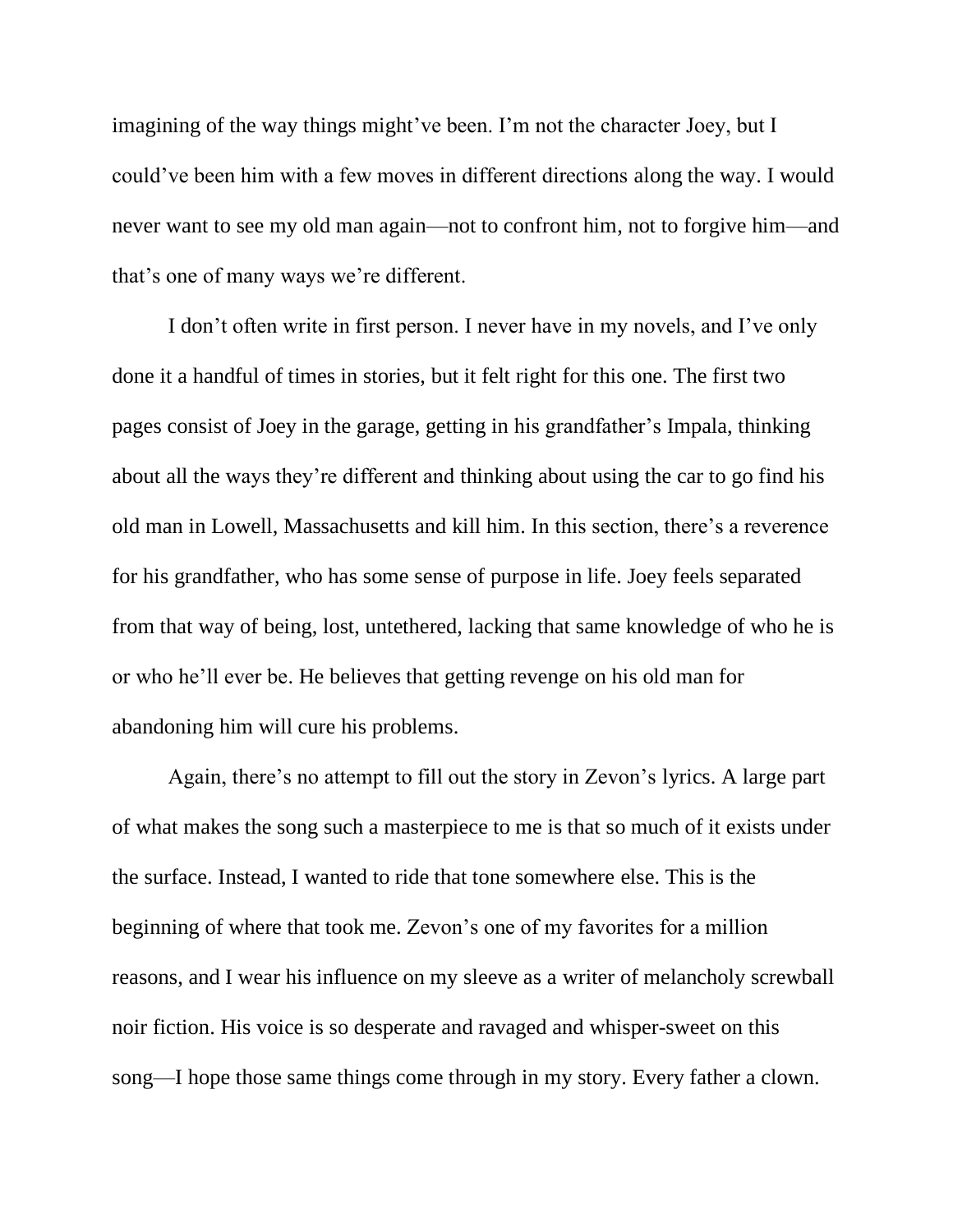Every son a clown. All of us searching, wandering. Dead ends. Bad roads.

Moments of hope and moments of doom and moments of dark laughter.

## **The First Two Pages of "Something Bad Happened to a Clown"**

I'm in my grandfather's garage, sitting on a rusted metal folding chair with plastic slats, staring at his 1962 Chevy Impala. It's crayon black and in close-to-mint condition. Brand new-looking Esso maps rest on the dashboard. Rosary beads hang from the rearview mirror. Forty years later, and it still feels like the past in here. A manual lawnmower is propped on bricks in the corner. Old saws hang from the nails on the walls. TV tubes and oilcans line the shelves on the makeshift storage rack. A framed picture of Thurman Munson catching a pop-up behind home plate leans against a cardboard box stuffed full of rags.

My grandfather, Giuseppe, was a Golden Gloves boxer in his late teens and later he sparred with Rocky Marciano and Jake LaMotta. He worked as a mechanic for Chevy in Coney Island for years before quitting to repair TVs out of his basement. He's had seventy-five operations. Pisses into a bag. Takes a bowl of pills blood pressure, cholesterol, whatever else—every morning. Has a pacemaker that they've had to open him up for and fix two times. He still walks up to Eighty-Sixth Street every day and plays cards with Carmine Gasso and Frank the Musk. A punk kid from up the block turned over his garbage can a few weeks ago and he swung at him with a baseball bat he keeps hidden under the porch.

I'm named after him, but most people call me Joey. Nobody likes those old school Italian names anymore. My grandfather still calls me Giuseppe, though. He thinks Joey sounds wrong. He also doesn't like me being in the garage. I'm twenty-four, but he treats me like I'm twelve. I don't come in here often, except sometimes I get a short dog of wine, sneak in at night, get behind the wheel and pretend.

Today I'm not drunk and I'm not pretending. I'm thinking about my father. I've had word on him for the first time in years. I don't have much money saved up from my concessions job at Shea Stadium, but I hired a private investigator a few months ago, and the guy's finally turned something up. My father lives in Lowell,